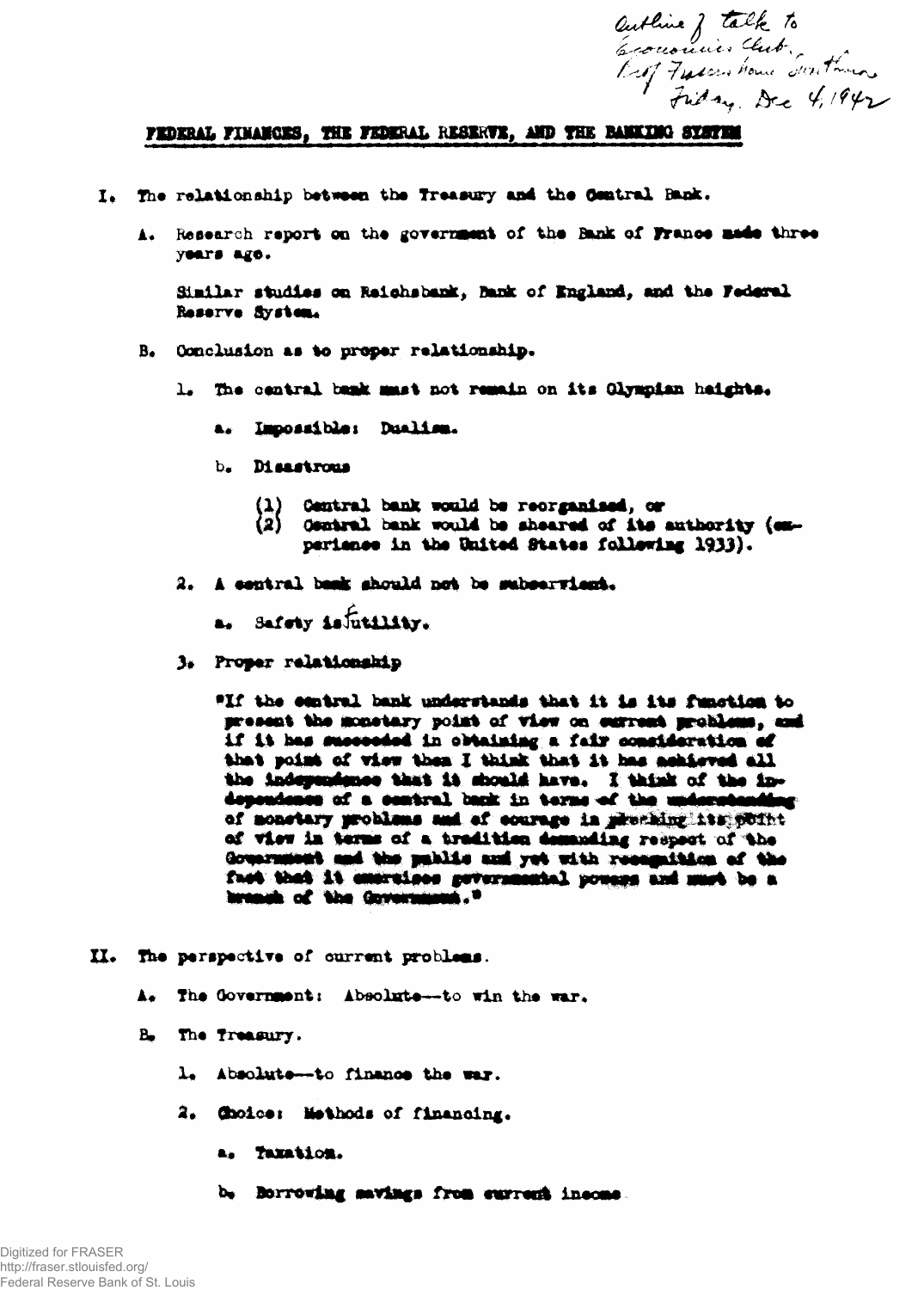- c. Borrowing accumulated savings.
- d. Borrowing from commercial banks.
- e. Borrewing from the Federal Reserve Banks.
- C. The Federal Reserve System.
	- 1. Absolute: to see that all necessary funds are raised.
	- 2. Restricted action.
		- a. Taxation.
			- (1) Advice with the Treasury and Congress.
		- b. Borrowing savings--- both from current income and accumulated.
			- (1) Advice with Treasury on attractive issues.
	- 3. Comparatively free action.
		- a. All member banks shall be supplied with funds.

## III. Bvaluation of the alternatives.

A. Reduction of reserve requirements.

B. Open market purchases.

Direct purchases limited to \$5 billion.

## G. Berrowing by member banks.

Bran ra<sup>te</sup> versus preferential rate.